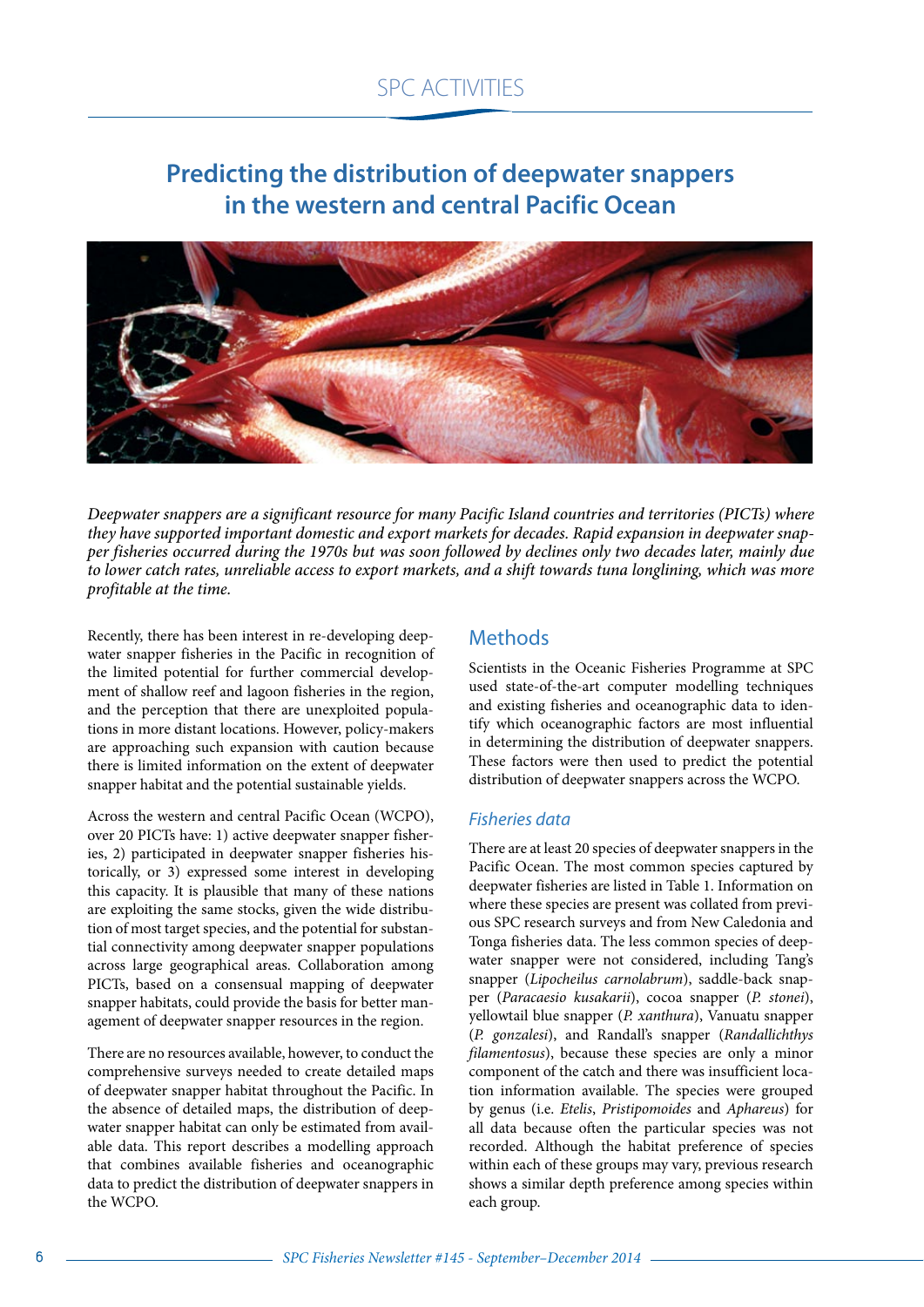| Species name                    | Common name            |  |  |
|---------------------------------|------------------------|--|--|
| Ftelis carbunculus              | Ruby snapper           |  |  |
| Etelis coruscans                | Flame snapper          |  |  |
| Ftelis marshi                   | Pygmy ruby snapper     |  |  |
| Ftelis radiosus                 | Scarlet snapper        |  |  |
| Pristipomoides multidens        | Goldbanded jobfish     |  |  |
| Pristipomoides zonatus          | Oblique-banded snapper |  |  |
| Pristipomoides filamentosus     | Crimson jobfish        |  |  |
| Pristipomoides flavipinnis      | Golden eye jobfish     |  |  |
| Pristipomoides argyrogrammicus  | Ornate jobfish         |  |  |
| Pristipomoides sieboldii        | Lavender jobfish       |  |  |
| Pristipomoides auricilla        | Goldflag jobfish       |  |  |
| Pristipomoides typus            | Sharptooth jobfish     |  |  |
| Pristipomoides squamimaxillaris | Scalemouth jobfish     |  |  |
| Aphareus rutilans               | Rusty jobfish          |  |  |
|                                 |                        |  |  |

*Table 1. List of deepwater snapper species commonly captured in the Pacific Ocean.*

#### *Physical and oceanographic data*

The distribution of deepwater snappers was considered to be most influenced by depth, slope and temperature. Global bathymetric data, available at a spatial resolution of  $0.016^{\circ}$  (~1.85 km<sup>2</sup>), was used to determine the depth (m) and slope (%) of the ocean floor. Global temperature-at-depth data, available at a spatial resolution of  $0.25^{\circ}$  ( $\sim$ 15 km<sup>2</sup>), was used to determine the average temperature at 0–50 m and 50–100 m.

#### *Distribution modelling*

Species distribution models were used to predict the distribution of deepwater snappers. First, a subset of fisheries and oceanographic data was selected from New Caledonia and Tonga, where the most reliable fisheries data were available. These data were used in models to evaluate which oceanographic factors were most important in determining the distribution of deepwater snappers. The models used the depth, slope, and temperature information at each location where deepwater snappers were captured to evaluate how influential each variable was in predicting where deepwater snappers were captured.

Second, the full set of fisheries and oceanographic data was used in species distribution models to predict the distribution of deepwater snappers across the WCPO. Maps of predicted deepwater snapper habitat were generated for the three species groups: *Etelis*, *Pristipomoides* and *Aphareus*. The area and proportion of predicted habitat for each species group was then calculated for the exclusive economic zones (EEZs) of 32 countries, territories or island groups.

#### **Results**

#### *Oceanographic factors*

Depth was the best predictor of presence for all deepwater snapper species, while slope and temperature-atdepth were much poorer predictors (Fig. 1).

#### *Habitat distribution across the WCPO*

Maps of predicted distribution of deepwater snapper habitat across the WCPO are shown in Figure 2. There were strong regional patterns in the predicted distribution of suitable habitat for deepwater snappers, with large areas of suitable habitat predicted in some EEZs, and more limited habitat predicted in others.

The highest proportion of suitable habitat was predicted in South Pacific EEZs, between approximately 15°S and 25°S (Table 2). Over 70% of cells within Tonga's EEZ and at least 30% within the EEZs surrounding Fiji, Wallis and Futuna, Vanuatu, New Caledonia, and Matthew and Hunter were predicted to contain suitable habitat for all three deepwater snapper species groups.

In contrast, less than 5% of 0.25° cells within the EEZs surrounding Australia, Howland and Baker, Jarvis, and Nauru were predicted to contain suitable habitat for all three species groups (Table 2). It is important to note that suitable habitat area was calculated using the total area of 0.25° cells within which suitable habitat was predicted, so it potentially overestimates the area of actual suitable habitat area (i.e. the area of suitable habitat in the cell may be much smaller).



*Figure 1. Relative contribution of oceanographic variables to model predictions of the presence of* Etelis, Pristipomoides *and* Aphareus*.*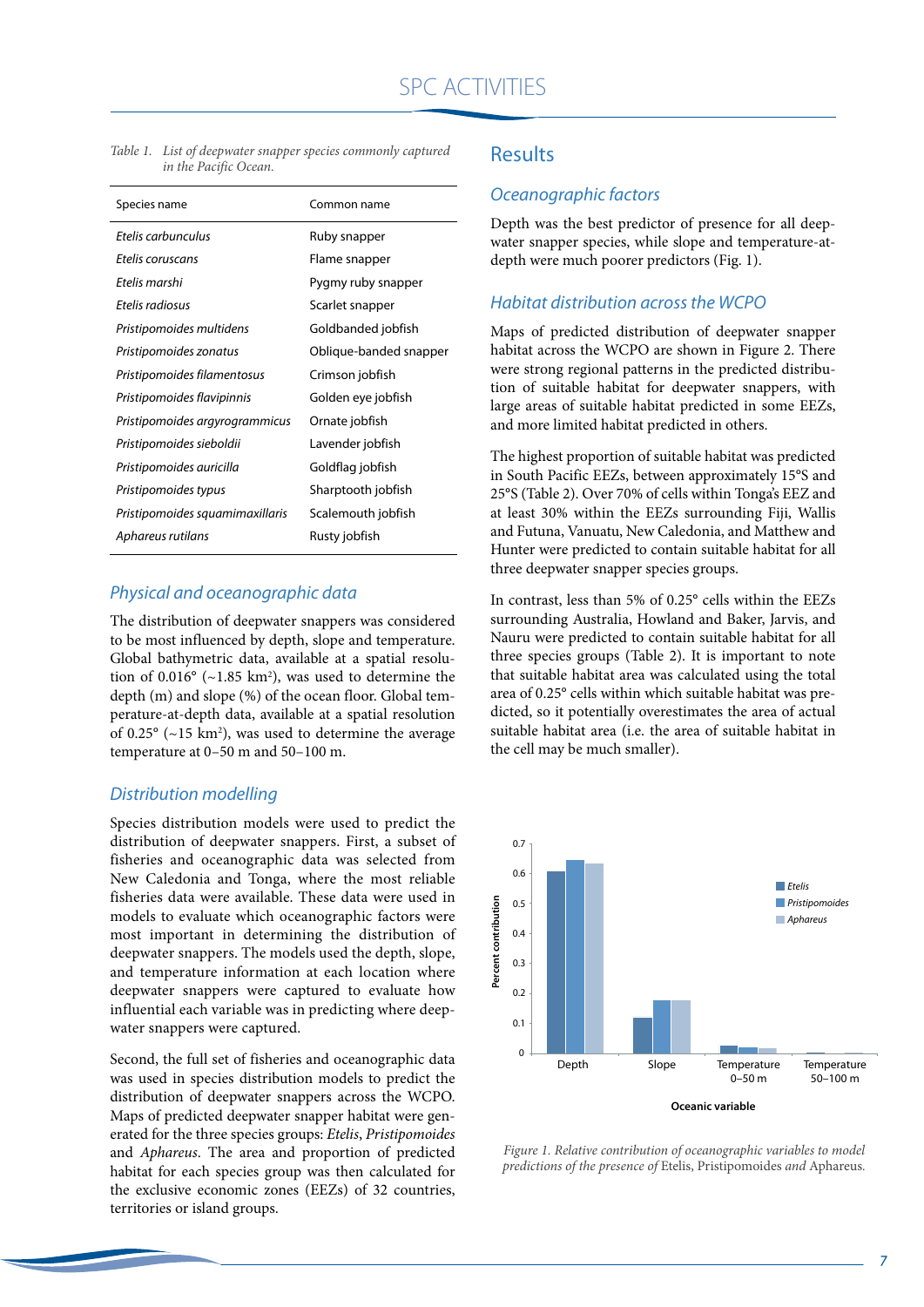*Table 2. Potential area ('000s km2 ) and proportion (prop) of suitable habitat of deepwater snapper species within the exclusive economic zones (EEZs) of 32 countries, territories and island groups from models at 0.25° spatial resolution. Note that potential area was calculated using the total area of 0.25° cells within which suitable habitat was identified and, therefore, provides an upper bound for actual habitat area. Estimates of unexploited biomass were available for the EEZs of 23 countries and territories (Dalzell and Preston 1992).*

| Country or territory                    | Etelis      |      | Pristipomoides |      | Aphareus |      | Estimated                  |
|-----------------------------------------|-------------|------|----------------|------|----------|------|----------------------------|
|                                         | area        | prop | area           | prop | area     | prop | unexploited<br>biomass (t) |
| American Samoa                          | 18.5        | 0.04 | 23.1           | 0.06 | 30.8     | 0.07 |                            |
| Australia*                              | 733.1       | 0.04 | 817            | 0.04 | 832.4    | 0.05 |                            |
| Cook Islands                            | 85.5        | 0.04 | 139.4          | 0.07 | 244.9    | 0.12 | 413                        |
| East Timor                              | 10.8        | 0.11 | 39.3           | 0.42 | 55.4     | 0.59 |                            |
| <b>Federated States of Micronesia</b>   | 90.1        | 0.03 | 301.9          | 0.10 | 410.4    | 0.14 | 1489                       |
| Fiji                                    | 714.6       | 0.50 | 828.6          | 0.58 | 914.1    | 0.64 | 4092                       |
| French Polynesia                        | 429.7       | 0.08 | 571.4          | 0.11 | 662.3    | 0.12 | 3427                       |
| Guam                                    | 13.9        | 0.06 | 47.7           | 0.21 | 95.5     | 0.42 | 22                         |
| <b>Howland and Baker</b>                | 0.8         | 0.00 | 12.3           | 0.29 | 21.6     | 0.05 |                            |
| Indonesia*                              | 224.1       | 0.03 | 834.7          | 0.11 | 1271.4   | 0.16 |                            |
| Jarvis                                  | $\mathbf 0$ | 0.00 | 0              | 0.00 | 9.2      | 0.03 |                            |
| Kiribati (Gilbert Islands) <sup>#</sup> | 44.7        | 0.04 | 91.6           | 0.09 | 97.8     | 0.09 | 731                        |
| Kiribati (Northern Islands)#            | 33.1        | 0.02 | 91.6           | 0.06 | 135.5    | 0.08 | 731                        |
| Kiribati (Phoenix Islands) <sup>#</sup> | 23.1        | 0.03 | 57.8           | 0.08 | 64.7     | 0.09 | 731                        |
| Marshall Islands*                       | 42.4        | 0.02 | 172.5          | 0.08 | 274.1    | 0.13 | 1108                       |
| Matthew and Hunter                      | 90.1        | 0.38 | 84.7           | 0.35 | 67       | 0.28 |                            |
| Nauru                                   | 1.5         | 0.50 | 1.5            | 0.50 | 3.1      | 0.01 | 3                          |
| New Caledonia                           | 517.5       | 0.41 | 504.4          | 0.40 | 471.3    | 0.37 | 1089                       |
| Niue                                    | 26.2        | 0.08 | 24.6           | 0.07 | 50.8     | 0.15 | 70                         |
| Northern Mariana Islands*               | 9.2         | 0.01 | 23.9           | 0.03 | 43.1     | 0.05 | 236                        |
| Palau                                   | 10          | 0.02 | 32.3           | 0.05 | 50.1     | 0.08 | 162                        |
| Palmyra                                 | 4.6         | 0.02 | 35.4           | 0.12 | 44.7     | 0.15 |                            |
| Papua New Guinea                        | 363.5       | 0.13 | 736.2          | 0.25 | 944.9    | 0.33 | 4881                       |
| Philippines                             | 110.1       | 0.05 | 194.1          | 0.09 | 276.5    | 0.12 |                            |
| Pitcairn Islands                        | 51.6        | 0.05 | 53.9           | 0.05 | 46.2     | 0.05 | 11                         |
| Samoa                                   | 22.3        | 0.16 | 37             | 0.27 | 41.6     | 0.30 | 190                        |
| Solomon Islands                         | 205.6       | 0.12 | 463.6          | 0.28 | 606      | 0.36 | 1711                       |
| Tokelau                                 | 15.4        | 0.04 | 39.3           | 0.11 | 64.7     | 0.18 | 99                         |
| Tonga                                   | 528.3       | 0.72 | 551.4          | 0.75 | 557.5    | 0.76 | 1125                       |
| Tuvalu                                  | 97          | 0.13 | 177.9          | 0.23 | 249.5    | 0.33 | 224                        |
| Vanuatu                                 | 250.3       | 0.35 | 301.1          | 0.42 | 345      | 0.48 | 980                        |
| Wallis and Futuna                       | 127.1       | 0.48 | 147.9          | 0.56 | 153.2    | 0.58 | 102                        |

 $* =$  partially covered by the present model

# =biomass estimate derived from all three EEZ areas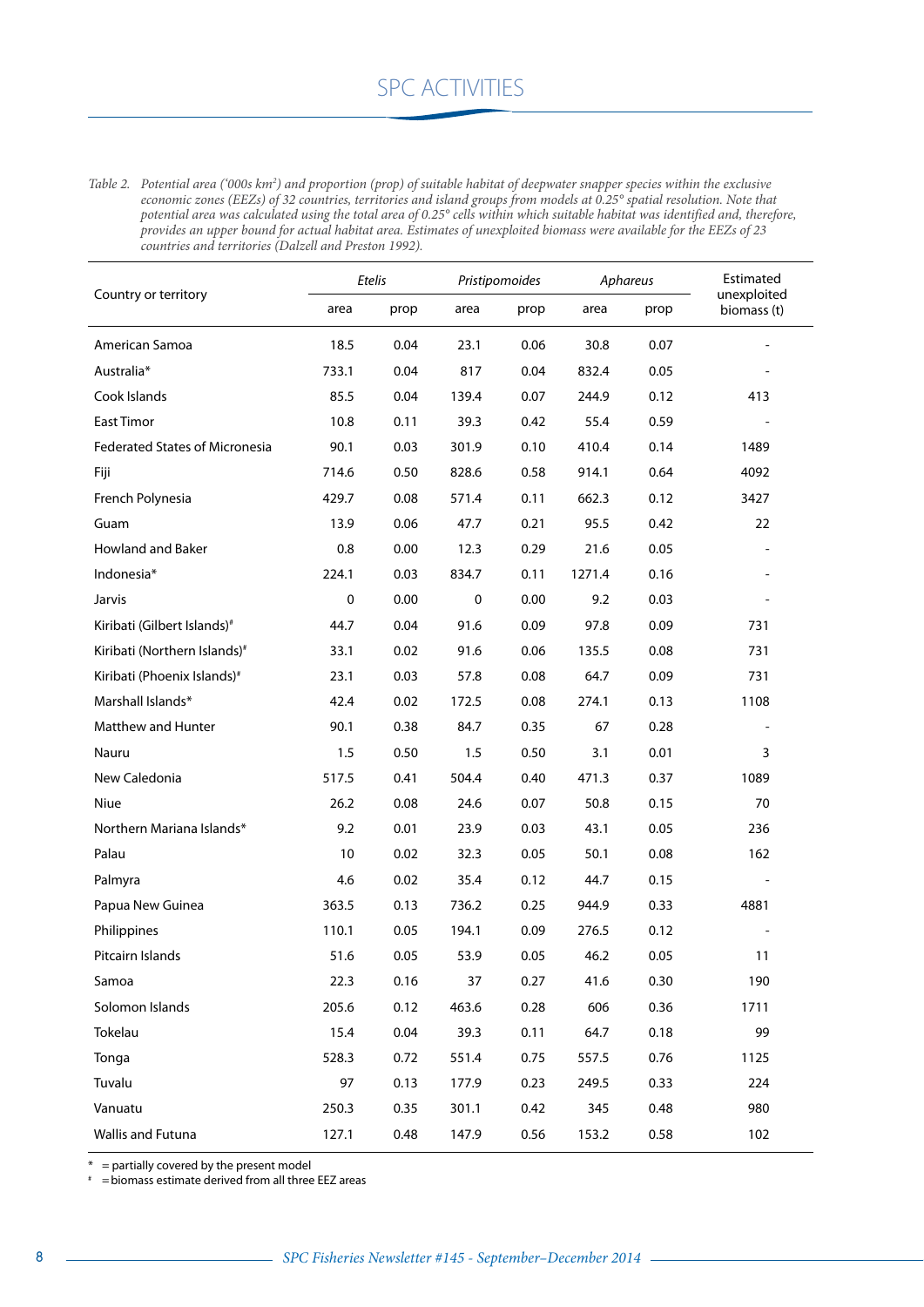

*Figure 2. Predicted distribution of* Etelis *(A),* Pristipomoides *(B) and* Aphareus *(C) in the western and central Pacific Ocean.*

The amount of predicted habitat also varied among species groups, with the proportion of cells predicted to contain suitable habitat highest for *Aphareus* and lowest for *Etelis* in almost all EEZs (Table 2).

Rudimentary assessments of deepwater snappers in the Pacific Islands region provide preliminary estimates of unexploited biomass for 23 PICTs based on data from

depletion experiments and estimates of the length of the 200-m isobaths within each country (Dalzell and Preston 1992). The relationship between estimated unexploited biomass for each country and predicted habitat area from this study is positive (Fig. 3), supporting the assertion that opportunities for significant development of deepwater snapper fisheries are likely to be limited in PICTs where predicted habitat area is low.